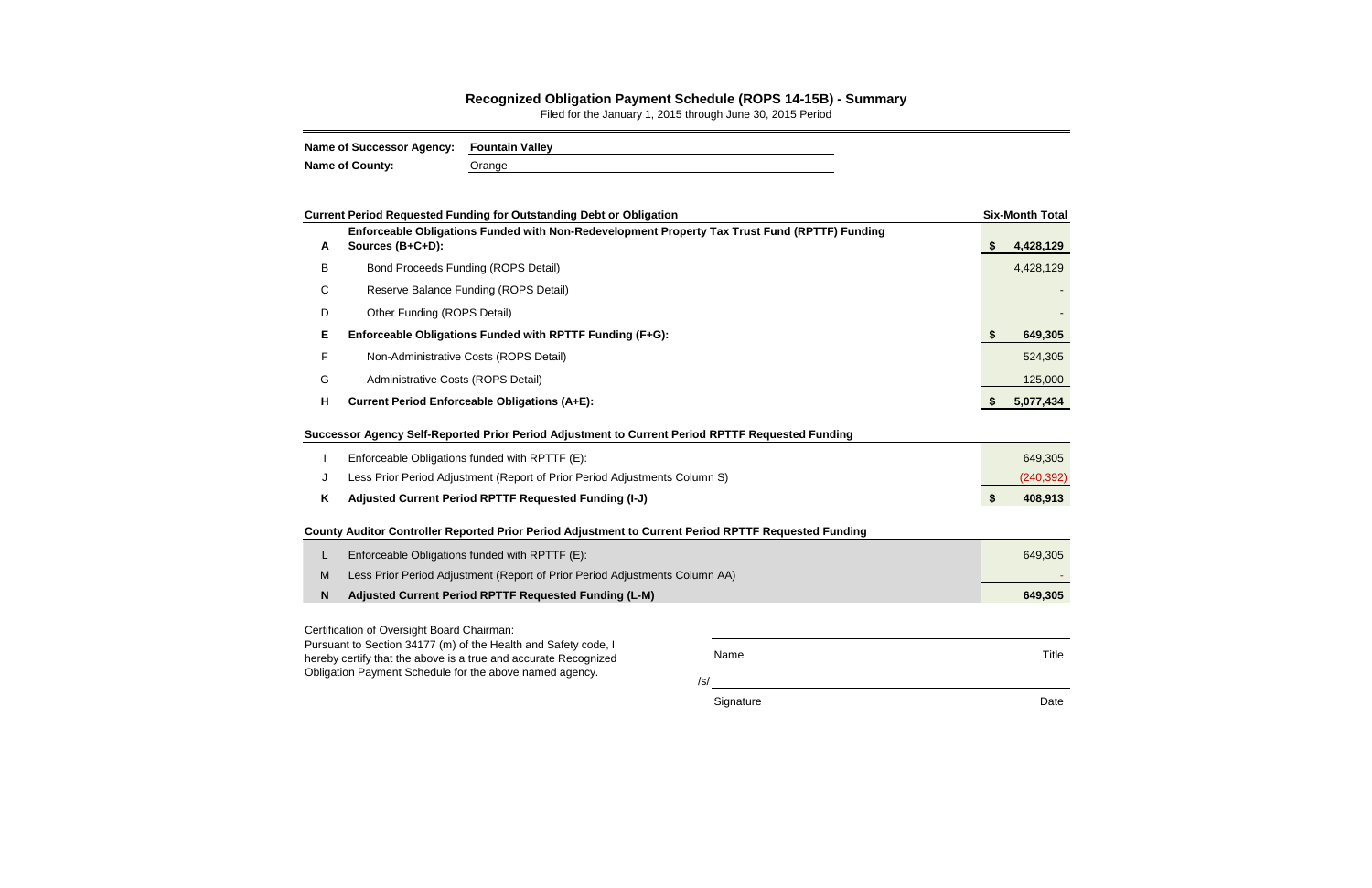|              | Recognized Obligation Payment Schedule (ROPS 14-15B) - ROPS Detail<br>January 1, 2015 through June 30, 2015<br>(Report Amounts in Whole Dollars) |                                           |                                                                |                         |                                                                               |                                                                           |                                                  |                                                              |                     |                                                             |                           |                            |                           |                  |                                     |
|--------------|--------------------------------------------------------------------------------------------------------------------------------------------------|-------------------------------------------|----------------------------------------------------------------|-------------------------|-------------------------------------------------------------------------------|---------------------------------------------------------------------------|--------------------------------------------------|--------------------------------------------------------------|---------------------|-------------------------------------------------------------|---------------------------|----------------------------|---------------------------|------------------|-------------------------------------|
| $\mathsf{A}$ | B                                                                                                                                                | $\mathbf{c}$                              | D                                                              | E                       | F.                                                                            | G                                                                         | H                                                |                                                              |                     | K                                                           |                           | M                          | N.                        | $\mathbf{o}$     | P.                                  |
|              |                                                                                                                                                  |                                           |                                                                |                         |                                                                               |                                                                           |                                                  |                                                              |                     |                                                             |                           | <b>Funding Source</b>      |                           |                  |                                     |
|              |                                                                                                                                                  |                                           |                                                                |                         |                                                                               |                                                                           |                                                  |                                                              |                     | Non-Redevelopment Property Tax Trust Fund                   | (Non-RPTTF)               |                            | <b>RPTTF</b>              |                  |                                     |
|              | Item # Project Name / Debt Obligation                                                                                                            | <b>Obligation Type</b>                    | Contract/Agreement Contract/Agreement<br><b>Execution Date</b> | <b>Termination Date</b> | Payee                                                                         | <b>Description/Project Scope</b>                                          | <b>Project Area</b>                              | <b>Total Outstanding</b><br>Debt or Obligation<br>33,965,937 |                     | Retired   Bond Proceeds<br>$4,428,129$ \$<br>$\mathbb{S}^-$ | Reserve<br><b>Balance</b> | <b>Other Funds</b><br>- \$ | Non-Admin<br>$524,305$ \$ | Admin<br>125,000 | <b>Six-Month Total</b><br>5,077,434 |
|              | 1998 Tax Allocation Bonds                                                                                                                        | Bonds Issued On or 10/27/1998             |                                                                | 7/1/2016                | <b>Bank of New York</b>                                                       | Industrial Area Bonds                                                     | <b>Industrial Area</b>                           | 2,027,490                                                    | N                   |                                                             |                           |                            | 85,305                    |                  | 85,305                              |
|              | 2 Bond Trustee Fees<br>3 Continuing Bond Disclosure                                                                                              | Fees<br>Fees                              | 10/27/1998<br>10/27/1998                                       | 7/1/2016<br>7/1/2016    | Bank of New York<br>Wildan                                                    | Fiscal agent fees for TAB<br>Disclosure for 1998 TAB                      | <b>Industrial Area</b><br><b>Industrial Area</b> | 3,180<br>8,000                                               | N                   |                                                             |                           |                            | 4,000                     |                  | 4,000                               |
|              | 4 2003 COP                                                                                                                                       | Bonds Issued On or<br>Before 12/31/10     | 12/1/2009                                                      | 9/1/2026                | <b>Union Bank</b>                                                             | <b>Annual COP Payment</b>                                                 | <b>Industrial Area</b>                           | 13,115,093                                                   | N<br>N              |                                                             |                           |                            |                           |                  |                                     |
|              | 5 Bond Trustee Fees                                                                                                                              | Fees                                      | 12/1/2009                                                      | 9/1/2026                | <b>Union Bank</b>                                                             | Fiscal agent fees for 2003 COP                                            | <b>Industrial Area</b>                           | 24,336                                                       | N                   |                                                             |                           |                            |                           |                  |                                     |
|              | 6 OPA - Fry's                                                                                                                                    | OPA/DDA/Constructi 7/6/1993               |                                                                | 7/14/2025               | Fry's Electronics Inc.                                                        | Assistance for development of site                                        | <b>Industrial Area</b>                           | 4,350,000                                                    | N                   |                                                             |                           |                            | 435,000                   |                  | 435,000                             |
|              | 7 OPA - Mike Thompson                                                                                                                            | OPA/DDA/Constructi 6/14/2003<br><b>on</b> |                                                                | 8/6/2023                | <b>Mike Thompson</b><br><b>Recreational Vehicles,</b><br>Fountain Valley, Inc | sales tax sharing agreement                                               | <b>Industrial Area</b>                           | 2,710,530                                                    | N                   |                                                             |                           |                            |                           |                  |                                     |
|              | 8 Repayment of SERAF loan                                                                                                                        | SERAF/ERAF                                | 12/10/2010                                                     | 6/30/2015               | <b>LMIHF</b>                                                                  | Loan from Housing Fund                                                    | <b>Industrial Area</b>                           | 2,706,802                                                    | N.                  |                                                             |                           |                            |                           |                  |                                     |
|              | 9 Palm Island Dev. Agreement                                                                                                                     | OPA/DDA/Constructi 2/2/1999<br>n          |                                                                | 11/16/2026              | Fountain Valley Senior<br>Housing, LLC                                        | Financial assistance for retirement<br>community                          | <b>Industrial Area</b>                           | 1,300,000                                                    | N                   |                                                             |                           |                            |                           |                  |                                     |
|              | 10 Successor Agency Administration                                                                                                               | <b>Admin Costs</b>                        | 2/1/2012                                                       | 11/16/2026              | City, Attorneys, Consultants                                                  | Salary, benefits, insurance, contract<br>services                         | <b>Industrial Area</b>                           | 3,292,377                                                    | N.                  |                                                             |                           |                            |                           | 125,000          | 125,000                             |
|              | 13 Construction & Insp. For Resv. 1                                                                                                              | Improvement/Infrastr 9/10/2013<br>ucture  |                                                                | 6/30/2015               | <b>AKM Construction</b><br>Engineering, Inc.                                  | Construction management and<br>inspection services for Improvements       | <b>Industrial Area</b>                           | 315,860                                                      | N                   | 315,860                                                     |                           |                            |                           |                  | 315,860                             |
|              | 14 Construction on Resv. 1                                                                                                                       | Improvement/Infrastr 4/1/2014<br>ucture   |                                                                | 7/1/2016                |                                                                               | Environmental Construction Construction services for reservoir<br>project | <b>Industrial Area</b>                           | 3,684,140                                                    | N                   | 3,684,140                                                   |                           |                            |                           |                  | 3,684,140                           |
|              | 15 Specific Plan & Environmental<br>Impact Report                                                                                                | Professional<br>Services                  | 8/19/2014                                                      | 7/1/2016                | Freednman Tung & Sasaki                                                       | Drafting specific plan and<br>environmental impact reports                | <b>Industrial Area</b>                           | 428,129                                                      | 428,129<br>N.       |                                                             |                           |                            |                           | 428,129          |                                     |
| 16<br>17     |                                                                                                                                                  |                                           |                                                                |                         |                                                                               |                                                                           |                                                  |                                                              | N<br>N              |                                                             |                           |                            |                           |                  |                                     |
| 18           |                                                                                                                                                  |                                           |                                                                |                         |                                                                               |                                                                           |                                                  |                                                              | N                   |                                                             |                           |                            |                           |                  |                                     |
| 19           |                                                                                                                                                  |                                           |                                                                |                         |                                                                               |                                                                           |                                                  |                                                              | N                   |                                                             |                           |                            |                           |                  |                                     |
| 20<br>21     |                                                                                                                                                  |                                           |                                                                |                         |                                                                               |                                                                           |                                                  |                                                              | N<br>N              |                                                             |                           |                            |                           |                  |                                     |
| 22           |                                                                                                                                                  |                                           |                                                                |                         |                                                                               |                                                                           |                                                  |                                                              | N                   |                                                             |                           |                            |                           |                  |                                     |
| 23<br>24     |                                                                                                                                                  |                                           |                                                                |                         |                                                                               |                                                                           |                                                  |                                                              | N<br>N              |                                                             |                           |                            |                           |                  |                                     |
| 25           |                                                                                                                                                  |                                           |                                                                |                         |                                                                               |                                                                           |                                                  |                                                              | N                   |                                                             |                           |                            |                           |                  |                                     |
| 26           |                                                                                                                                                  |                                           |                                                                |                         |                                                                               |                                                                           |                                                  |                                                              | N                   |                                                             |                           |                            |                           |                  |                                     |
| 27<br>28     |                                                                                                                                                  |                                           |                                                                |                         |                                                                               |                                                                           |                                                  |                                                              | N<br>$\overline{N}$ |                                                             |                           |                            |                           |                  |                                     |
| 29           |                                                                                                                                                  |                                           |                                                                |                         |                                                                               |                                                                           |                                                  |                                                              | N                   |                                                             |                           |                            |                           |                  |                                     |
| 30<br>31     |                                                                                                                                                  |                                           |                                                                |                         |                                                                               |                                                                           |                                                  |                                                              | N<br>N              |                                                             |                           |                            |                           |                  |                                     |
| 32           |                                                                                                                                                  |                                           |                                                                |                         |                                                                               |                                                                           |                                                  |                                                              | N                   |                                                             |                           |                            |                           |                  |                                     |
| 33           |                                                                                                                                                  |                                           |                                                                |                         |                                                                               |                                                                           |                                                  |                                                              | N                   |                                                             |                           |                            |                           |                  |                                     |
| 34<br>35     |                                                                                                                                                  |                                           |                                                                |                         |                                                                               |                                                                           |                                                  |                                                              | N<br>N              |                                                             |                           |                            |                           |                  |                                     |
| 36           |                                                                                                                                                  |                                           |                                                                |                         |                                                                               |                                                                           |                                                  |                                                              | N                   |                                                             |                           |                            |                           |                  |                                     |
| 37<br>38     |                                                                                                                                                  |                                           |                                                                |                         |                                                                               |                                                                           |                                                  |                                                              | N<br>N              |                                                             |                           |                            |                           |                  |                                     |
| 39           |                                                                                                                                                  |                                           |                                                                |                         |                                                                               |                                                                           |                                                  |                                                              | N                   |                                                             |                           |                            |                           |                  |                                     |
| 40           |                                                                                                                                                  |                                           |                                                                |                         |                                                                               |                                                                           |                                                  |                                                              | N<br>N              |                                                             |                           |                            |                           |                  |                                     |
| 41<br>42     |                                                                                                                                                  |                                           |                                                                |                         |                                                                               |                                                                           |                                                  |                                                              | N                   |                                                             |                           |                            |                           |                  |                                     |
| 43           |                                                                                                                                                  |                                           |                                                                |                         |                                                                               |                                                                           |                                                  |                                                              | N                   |                                                             |                           |                            |                           |                  |                                     |
| 44<br>45     |                                                                                                                                                  |                                           |                                                                |                         |                                                                               |                                                                           |                                                  | N<br>N                                                       |                     |                                                             |                           |                            |                           |                  |                                     |
| 46           |                                                                                                                                                  |                                           |                                                                |                         |                                                                               |                                                                           |                                                  |                                                              | N                   |                                                             |                           |                            |                           |                  |                                     |
| 47<br>48     |                                                                                                                                                  |                                           |                                                                |                         |                                                                               |                                                                           |                                                  |                                                              | N<br>N              |                                                             |                           |                            |                           |                  |                                     |
| 49           |                                                                                                                                                  |                                           |                                                                |                         |                                                                               |                                                                           |                                                  |                                                              | N                   |                                                             |                           |                            |                           |                  |                                     |
| 50           |                                                                                                                                                  |                                           |                                                                |                         |                                                                               |                                                                           |                                                  |                                                              | N                   |                                                             |                           |                            |                           |                  |                                     |
| 51<br>52     |                                                                                                                                                  |                                           |                                                                |                         |                                                                               |                                                                           |                                                  |                                                              | N<br>N              |                                                             |                           |                            |                           |                  |                                     |
|              |                                                                                                                                                  |                                           |                                                                |                         |                                                                               |                                                                           |                                                  |                                                              |                     |                                                             |                           |                            |                           |                  |                                     |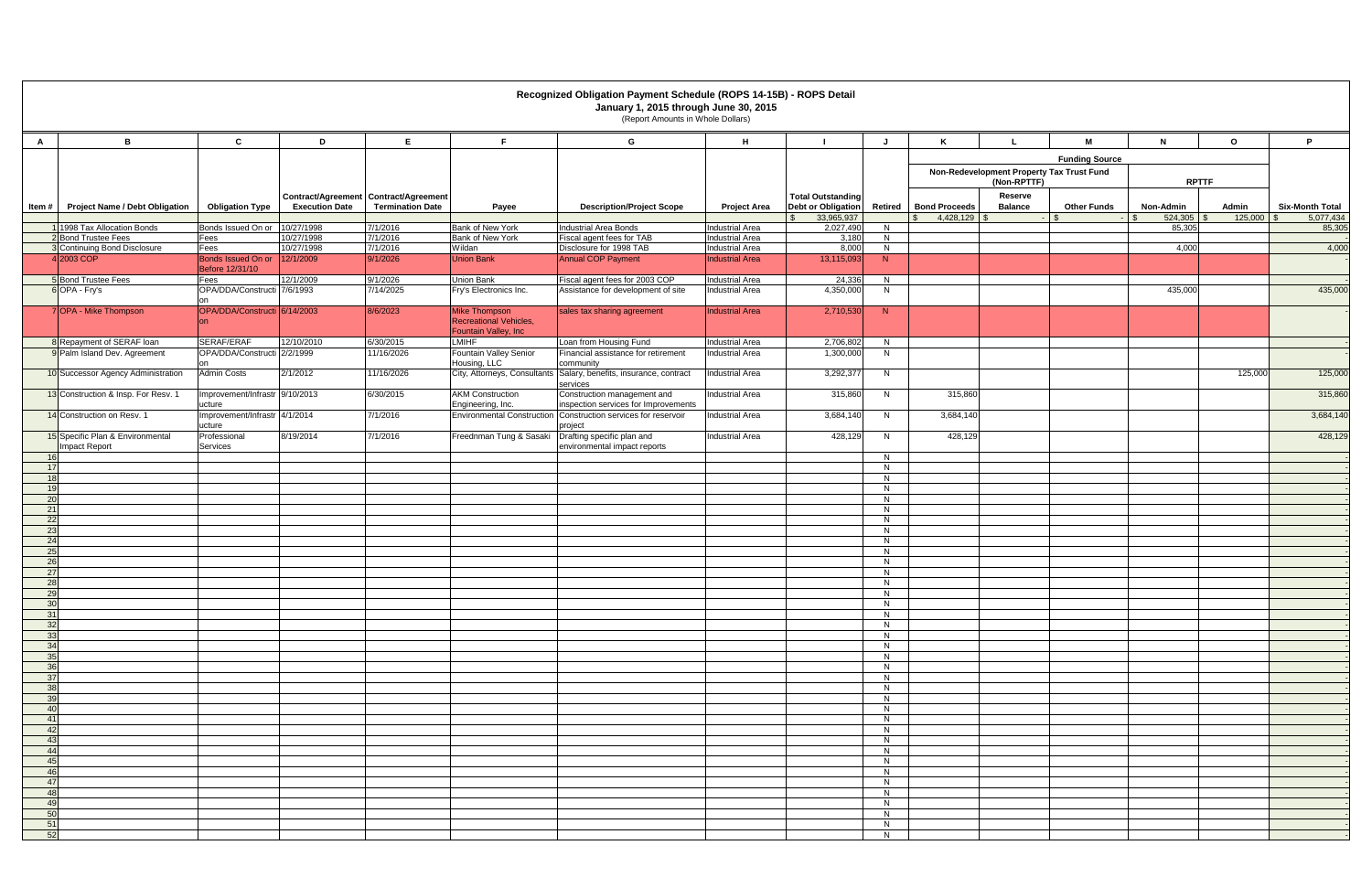|              | Pursuant to Health and Safety Code section 34177 (I), Redevelopment Property Tax Trust Fund (RPTTF) may be listed as a source of payment on the ROPS, but only to the extent no other funding source is available |                     |                      |                     |                        |                |                  |                 |  |  |  |  |
|--------------|-------------------------------------------------------------------------------------------------------------------------------------------------------------------------------------------------------------------|---------------------|----------------------|---------------------|------------------------|----------------|------------------|-----------------|--|--|--|--|
|              | or when payment from property tax revenues is required by an enforceable obligation. For tips on how to complete the Report of Cash Balances Form, see https://rad.dof.ca.gov/rad-                                |                     |                      |                     |                        |                |                  |                 |  |  |  |  |
|              | sa/pdf/Cash Balance Agency Tips Sheet.pdf.                                                                                                                                                                        |                     |                      |                     |                        |                |                  |                 |  |  |  |  |
| $\mathsf{A}$ | В                                                                                                                                                                                                                 | C                   | D                    | E.                  | E                      | G              | н                |                 |  |  |  |  |
|              |                                                                                                                                                                                                                   |                     |                      | <b>Fund Sources</b> |                        |                |                  |                 |  |  |  |  |
|              |                                                                                                                                                                                                                   |                     | <b>Bond Proceeds</b> |                     | <b>Reserve Balance</b> | Other          | <b>RPTTF</b>     |                 |  |  |  |  |
|              |                                                                                                                                                                                                                   |                     |                      | <b>Prior ROPS</b>   | <b>Prior ROPS</b>      |                |                  |                 |  |  |  |  |
|              |                                                                                                                                                                                                                   |                     |                      | period balances     | <b>RPTTF</b>           |                |                  |                 |  |  |  |  |
|              |                                                                                                                                                                                                                   | <b>Bonds Issued</b> | <b>Bonds Issued</b>  | and DDR RPTTF       | distributed as         | Rent,          | <b>Non-Admin</b> |                 |  |  |  |  |
|              |                                                                                                                                                                                                                   | on or before        | on or after          | balances            | reserve for            | Grants,        | and              |                 |  |  |  |  |
|              | <b>Cash Balance Information by ROPS Period</b>                                                                                                                                                                    | 12/31/10            | 01/01/11             | retained            | future period(s)       | Interest, Etc. | Admin            | <b>Comments</b> |  |  |  |  |
|              | ROPS 13-14B Actuals (01/01/14 - 06/30/14)                                                                                                                                                                         |                     |                      |                     |                        |                |                  |                 |  |  |  |  |
|              | Beginning Available Cash Balance (Actual 01/01/14)                                                                                                                                                                |                     |                      |                     |                        |                |                  |                 |  |  |  |  |
|              | 2  Revenue/Income (Actual 06/30/14)                                                                                                                                                                               | 8,905,981           |                      |                     |                        |                | 270,157          |                 |  |  |  |  |
|              | RPTTF amounts should tie to the ROPS 13-14B distribution from the                                                                                                                                                 |                     |                      |                     |                        |                |                  |                 |  |  |  |  |
|              | County Auditor-Controller during January 2014                                                                                                                                                                     |                     |                      |                     |                        |                |                  |                 |  |  |  |  |
|              | 3 Expenditures for ROPS 13-14B Enforceable Obligations (Actual                                                                                                                                                    |                     |                      |                     |                        |                | 418,599          |                 |  |  |  |  |
|              | 06/30/14)                                                                                                                                                                                                         |                     |                      |                     |                        |                |                  |                 |  |  |  |  |
|              | RPTTF amounts, H3 plus H4 should equal total reported actual                                                                                                                                                      |                     |                      |                     |                        |                |                  |                 |  |  |  |  |
|              | expenditures in the Report of PPA, Columns L and Q                                                                                                                                                                |                     |                      |                     |                        |                | 448,358          |                 |  |  |  |  |
|              | 4   Retention of Available Cash Balance (Actual 06/30/14)                                                                                                                                                         |                     |                      |                     |                        |                |                  |                 |  |  |  |  |
|              | RPTTF amount retained should only include the amounts distributed for                                                                                                                                             |                     |                      |                     |                        |                |                  |                 |  |  |  |  |
|              | debt service reserve(s) approved in ROPS 13-14B                                                                                                                                                                   |                     |                      |                     |                        |                |                  |                 |  |  |  |  |
|              | 5  ROPS 13-14B RPTTF Prior Period Adjustment                                                                                                                                                                      |                     |                      |                     |                        |                |                  |                 |  |  |  |  |
|              | RPTTF amount should tie to the self-reported ROPS 13-14B PPA in the                                                                                                                                               |                     |                      | No entry required   |                        |                |                  |                 |  |  |  |  |
|              | Report of PPA, Column S                                                                                                                                                                                           |                     |                      |                     |                        |                | 240,392          |                 |  |  |  |  |
|              | 6 Ending Actual Available Cash Balance                                                                                                                                                                            |                     |                      |                     |                        |                |                  |                 |  |  |  |  |
|              | C to G = $(1 + 2 - 3 - 4)$ , H = $(1 + 2 - 3 - 4 - 5)$                                                                                                                                                            | 8,905,981           |                      |                     |                        |                | 6                |                 |  |  |  |  |
|              | ROPS 14-15A Estimate (07/01/14 - 12/31/14)                                                                                                                                                                        |                     |                      |                     |                        |                |                  |                 |  |  |  |  |
|              | 7 Beginning Available Cash Balance (Actual 07/01/14)                                                                                                                                                              |                     |                      |                     |                        |                |                  |                 |  |  |  |  |
|              | $(C, D, E, G = 4 + 6, F = H4 + F4 + F6, and H = 5 + 6)$                                                                                                                                                           | 8,905,981           |                      |                     |                        |                | 240,398          |                 |  |  |  |  |
|              | 8  Revenue/Income (Estimate 12/31/14)                                                                                                                                                                             |                     |                      |                     |                        |                |                  |                 |  |  |  |  |
|              | RPTTF amounts should tie to the ROPS 14-15A distribution from the                                                                                                                                                 |                     |                      |                     |                        |                |                  |                 |  |  |  |  |
|              | County Auditor-Controller during June 2014<br>9 Expenditures for ROPS 14-15A Enforceable Obligations (Estimate                                                                                                    |                     |                      |                     |                        |                | 2,744,537        |                 |  |  |  |  |
|              | 12/31/14)                                                                                                                                                                                                         |                     |                      |                     |                        |                | 2,744,543        |                 |  |  |  |  |
|              | 10 Retention of Available Cash Balance (Estimate 12/31/14)                                                                                                                                                        |                     |                      |                     |                        |                |                  |                 |  |  |  |  |
|              | RPTTF amount retained should only include the amount distributed for                                                                                                                                              |                     |                      |                     |                        |                |                  |                 |  |  |  |  |
|              | debt service reserve(s) approved in ROPS 14-15A                                                                                                                                                                   |                     |                      |                     |                        |                |                  |                 |  |  |  |  |
|              | 11 Ending Estimated Available Cash Balance (7 + 8 - 9 -10)                                                                                                                                                        | 8,905,981           |                      |                     |                        |                | 240,392          |                 |  |  |  |  |

## **Recognized Obligation Payment Schedule (ROPS 14-15B) - Report of Cash Balances**

(Report Amounts in Whole Dollars)